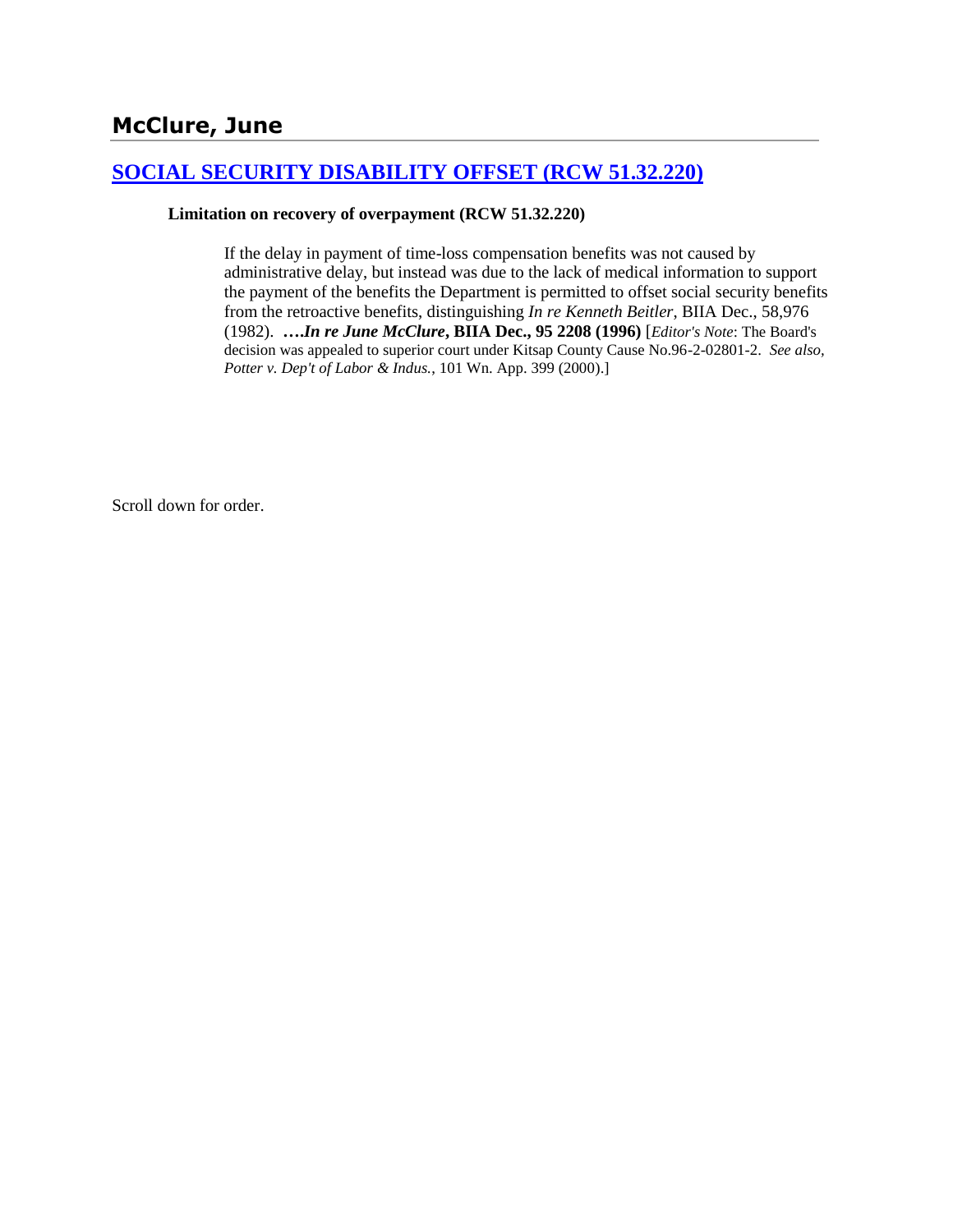#### **BEFORE THE BOARD OF INDUSTRIAL INSURANCE APPEALS**

**STATE OF WASHINGTON**

**)**

**IN RE: JUNE A. MCCLURE ) DOCKET NO. 95 2208**

# **CLAIM NO. H-660153 ) DECISION AND ORDER**

Appearances:

Claimant, June A. McClure, by Casey & Casey, P.S., per Carol Casey

Employer, Frontier Village Restaurant, None

Department of Labor and Industries, by The Office of the Attorney General, per Jennifer J. Browning, Assistant

The claimant, June A. McClure, filed an appeal with the Board of Industrial Insurance Appeals on May 8, 1995, from an order of the Department of Labor and Industries dated April 28, 1995. The order corrected and superseded an order of March 25, 1994, and adjusted the monthly time-loss compensation rate to \$586.67 per month beginning June 1, 1990, \$619.80 beginning July 1, 1990, \$661.85 beginning July 1, 1991, \$714.04 beginning July 1, 1992, and abating the \$251 social security offset effective June 1, 1993, as she was to turn 62 years of age in that month. **AFFIRMED.**

### **DECISION**

Pursuant to RCW 51.52.104 and RCW 51.52.106, this matter is before the Board for review and decision on a timely Petition for Review filed by the Department to a Proposed Decision and Order issued on May 29, 1996, in which the order of the Department dated April 28, 1995, was reversed and remanded to the Department with direction to pay the claimant her full time-loss compensation entitlement for the period from June 1, 1990 through May 31, 1993, without offset, less any amounts previously paid to her.

 The Board has reviewed the evidentiary rulings in the record of proceedings and finds that no prejudicial error was committed, and the rulings are affirmed.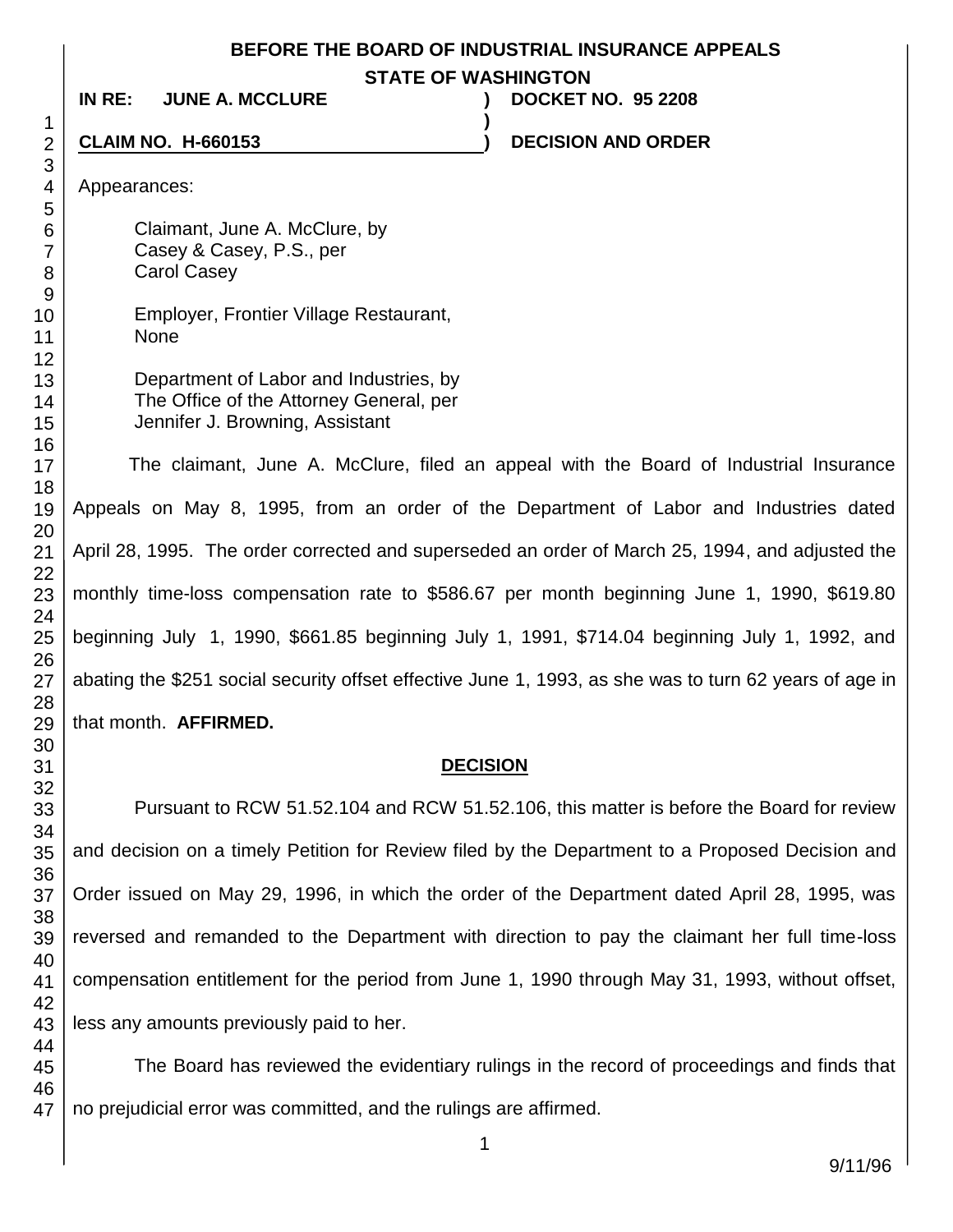The Proposed Decision and Order in this appeal directed the Department to pay a lump sum for retroactive time-loss compensation to Ms. McClure without withholding any offset for social security benefits she received from June 1, 1990 through May 31, 1993. The industrial appeals judge based that direction on his interpretation of our decision in the case of *In re Kenneth Beitler,* BIIA Dec., 58,976 (1982). We granted the Department's Petition for Review of the Proposed Decision and Order in this case because we find this case factually distinguishable from *Beitler*  and conclude that the Department properly applied the offset provisions of RCW 51.32.220 to Ms. McClure's time-loss compensation benefits.

In *Beitler*, the Board was confronted with a case in which there had apparently been an administrative delay in sending notice to the claimant of the Department's intention to offset his time-loss compensation with the social security disability benefits that were being paid to him. Factually, the claimant in that case provided the Department with the necessary information to take an offset in August of 1978, but the Department did not implement the offset until January 20, 1981, when the offset order was sent to the claimant. Then on January 23, 1981, the Department issued a further order paying a lump sum payment for the time-loss described in the January 20, 1981 order. The Board in that case noted that there were two policies that were in competition. First, the intent that there be no excessive combined benefits for the same disability, and, second, that there should not be what the Board called bureaucratic delay in implementing the offset. The Board went on to say:

> We note specifically that the statute speaks to the fact of recovery of overpayments. It can be argued that in fact, no "overpayment" had been made since in fact no payments at all had been made between January 18, 1979 and January 23, 1981. There having been no overpayments, should the Department be able to apply the offset to the accumulated lump sum of all those unpaid past time-loss benefits? Although the logic to permit such retroactive recovery is superficially attractive, when one examines why the accumulation of unpaid benefits occurred, it is apparent that the Department's ineffective administration of the claim, i.e., bureaucratic delay, bears sole responsibility. The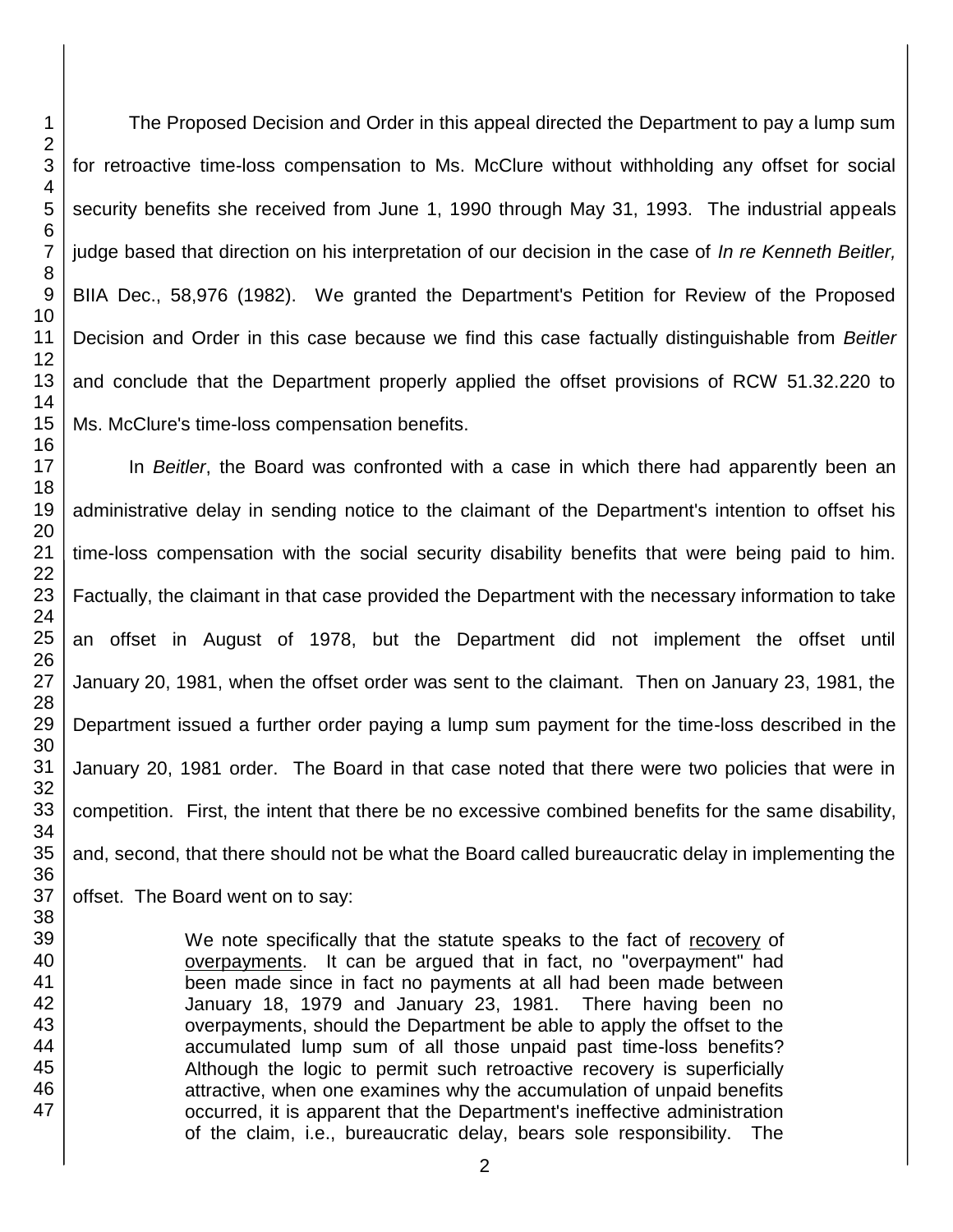failure of the Department to continue to make regular periodic payments was due to no fault of Mr. Beitler, based on the stipulated facts before us. He had promptly responded to the Department, in August 1978, everything which was requested of him about his social security disability benefits. To hold otherwise and permit this method of recovery would encourage the Department to purposely allow the claim to be entangled in the bureaucracy of claims administration solely for the purpose of delaying payments which rightfully should be paid to disabled workers.

*Beitler*, at 9.

The Board went on to note that the delay of on-going benefit payments for months permitting the accumulation of lump sums to offset frustrated the goals of the Social Security Act. The Board thus limited the ability of the Department in *Beitler* to go back more than the six months specifically provided for in RCW 51.32.220(2). In essence, the Board refused to allow the Department to penalize the claimant for its failure to properly administer the claim in a timely fashion.

The industrial appeals judge in this appeal found the Department similarly remiss in the administration of Ms. McClure's claim, in that she had begun seeking time-loss compensation benefits for the period in question in March of 1990, and she was not paid until April 1994. Her attorney peppered the Department with repeated requests for action on the time-loss question, making specific reference to the possibility that the Department would lose the right to deduct any offset if the "delay" in payment of benefits exceeded six months. As the Department points out in its Petition for Review, it is not the fervor with which counsel pursues time-loss compensation benefits, but the presence of medical information supporting temporary total disability causally related to the industrial injury that triggers the claimant's entitlement. In Ms. McClure's case, that medical information was conspicuously absent before November 1993.

Throughout the administration of this claim, the Department entertained reasonable doubts about whether Ms. McClure's inability to work was due to a back injury or extreme obesity. In May 1990, the Department submitted a copy of an independent medical examination to her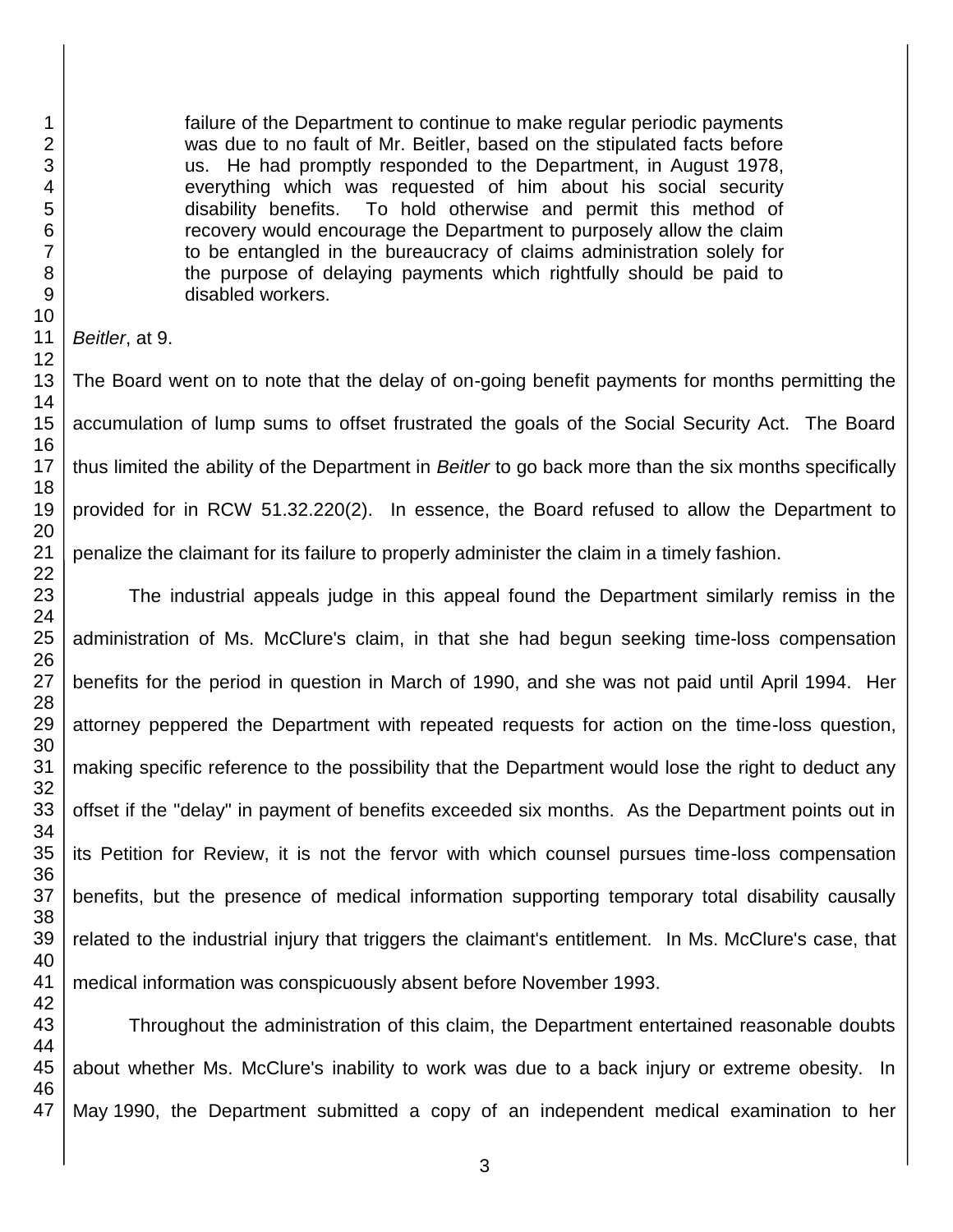attending physician, Dr. John R. Richardson, asking whether or not he concurred with the results of the examination. He did not respond until January 1991, and then he concurred with the examination that found no objective signs of disability. In November of 1990, Dr. Richardson submitted a time-loss card that stated that he had not seen Ms. McClure since December of the previous year. For the entire period from March 1990 through January 1991, the claimant supplied no information that unequivocally supported the payment of time-loss compensation benefits.

On May 10, 1991, the Department issued an order that closed the claim with an award for permanent partial disability consistent with a Category 3 low back impairment and a Category 3 mental health impairment, while denying responsibility for Ms. McClure's morbid obesity, and ending time-loss compensation as paid. The claimant filed a Notice of Appeal on July 2, 1991. On July 23, 1991, the Department issued an order abating the May 10, 1991 order. There was still no medical information in the file relating Ms. McClure's temporary total disability to the industrial injury. The Department then scheduled an independent medical examination in February 1992, that also generated negative results. The report was sent to Dr. Richardson in April 1992. The Department record shows that throughout 1992, the Department sent repeated requests to Dr. Richardson asking which, if any, of Ms. McClure's multiple physical ailments were related to the industrial injury. He did not directly answer that question.

In late 1992, Dr. Richardson supplied the Department with information that Ms. McClure had positive EMG findings. A third independent medical examination was scheduled in February 1993. The panel could not elicit any objective findings that were not related to Ms. McClure's ongoing diabetes and obesity. The positive EMG findings were most probably caused by diabetic neuropathies unrelated to the industrial injury.

 The Department responded to continued demands for payment of time-loss compensation by scheduling a fourth independent medical examination, reported in November 1993. That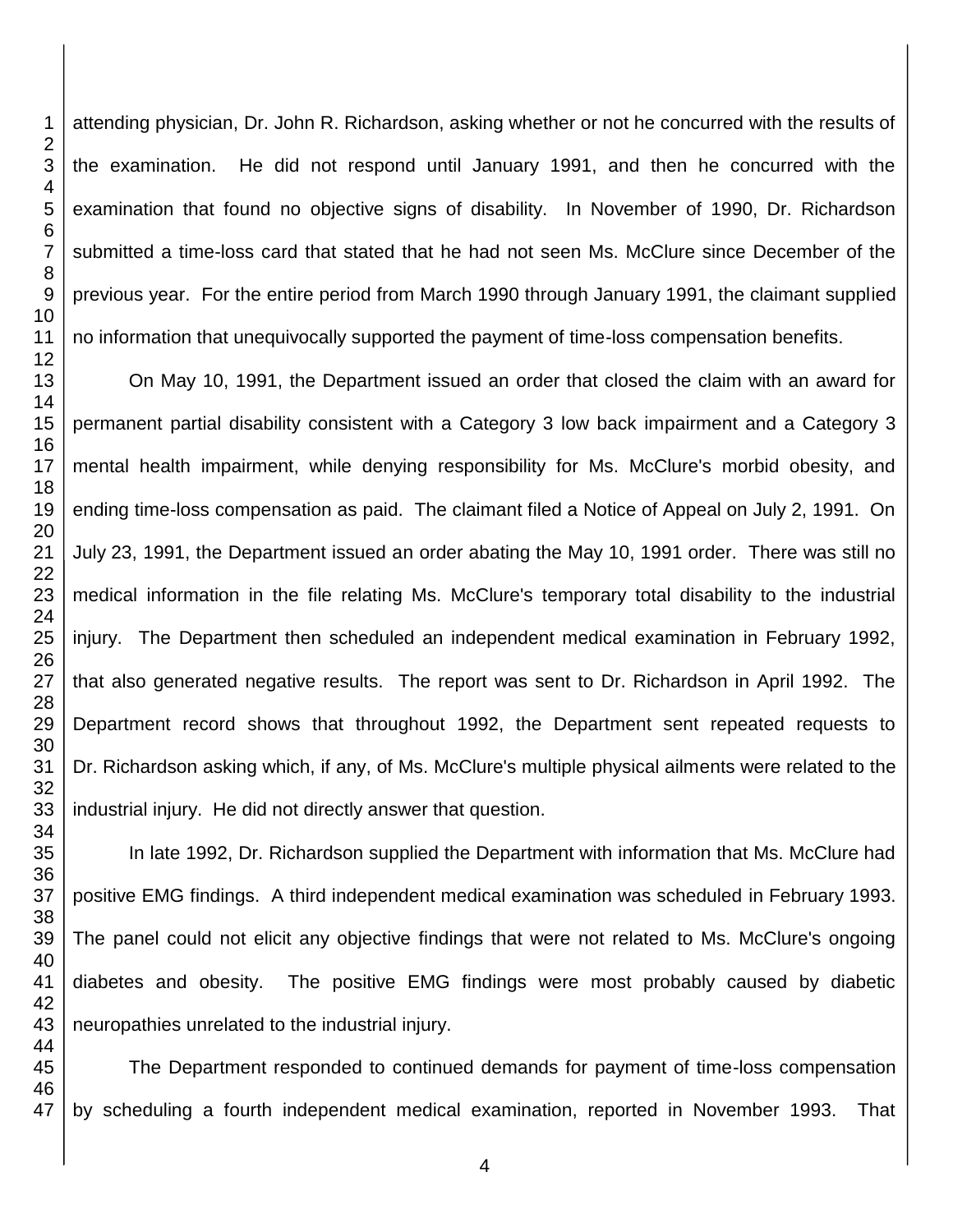examination identified a cervical and lumbar strain causally related to the industrial injury which, combined with Ms. McClure's unrelated problems, prevented her from working. Time-loss compensation was reinstated within 60 days, notice of offset was issued on March 25, 1994. On April 4, 1994, the Department paid a lump sum for retroactive time-loss compensation for the period June 1, 1990 through November 9, 1993. Ms. McClure protested the March 25, 1994 order on the basis that the social security offset could not be calculated more than six months preceding the date of the notice of offset. On April 28, 1995, the Department issued the order on appeal that excluded from the offset that portion of the time-loss compensation that accrued after Ms. McClure reached the age of 62, per RCW 51.32.225, corrected the calculation of her monthly benefits beginning with July 1, 1990, and left the social security offset in place for the balance of the contested period.

Unlike the situation in *Beitler*, where the Department delayed in calculating and administering the payment of benefits even though both the information supporting entitlement to time-loss compensation and the social security offset information were available, the Department in Ms. McClure's case acted to pay benefits as soon as the claimant established her entitlement to those benefits. The failure to make periodic payments was not due to ineffective administration, but to a lack of medical information to support total temporary disability causally related to the injury, and a legitimate dispute as to whether there was any relationship between the industrial injury and Ms. McClure's total temporary disability. Failure to apply the social security offset in this instance would not represent a legitimate sanction against the Department. It would result in precisely the situation that the offset statute is designed to prevent, namely a windfall to the claimant to the extent that she would be doubly compensated for her disability.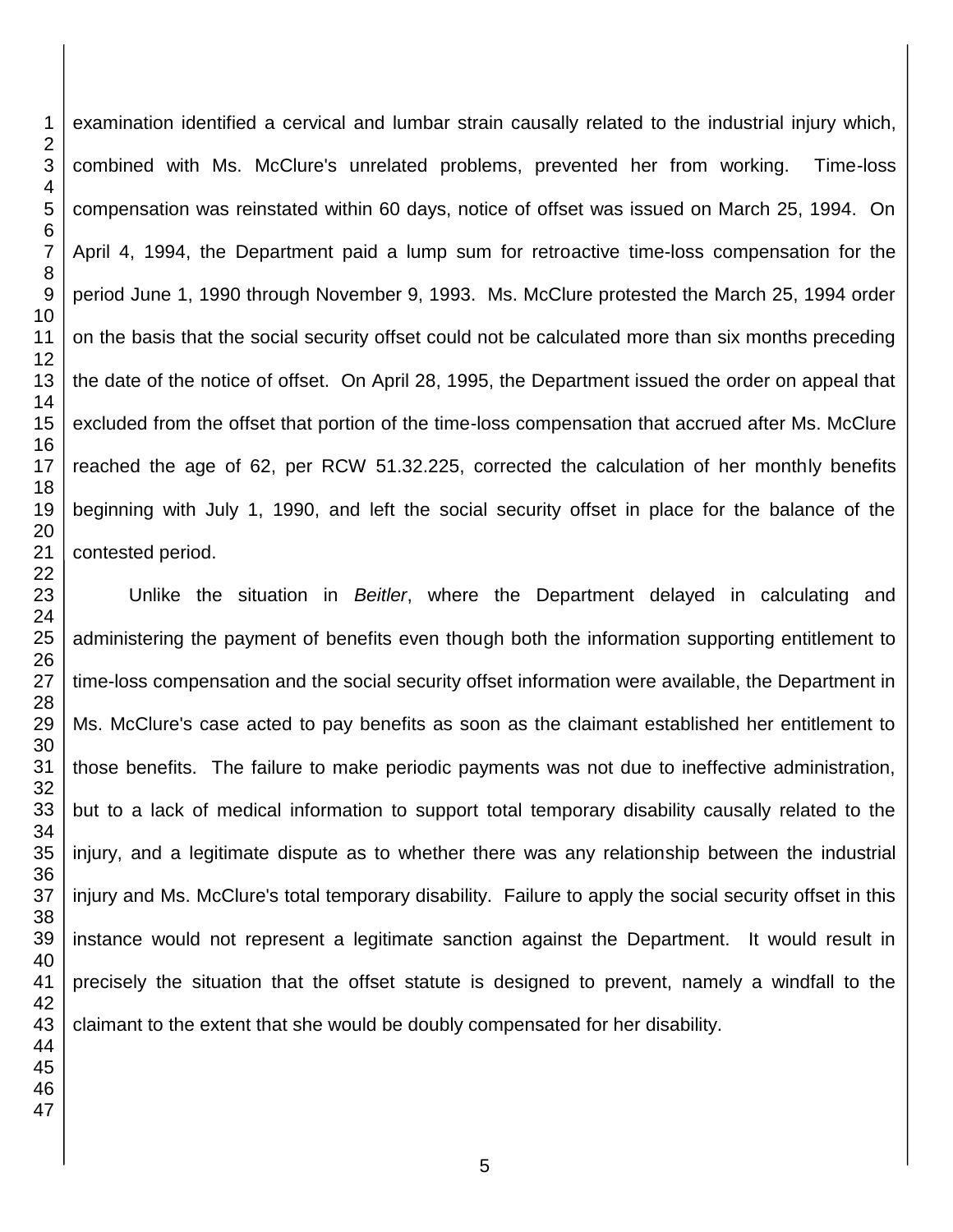The claimant's request that the attorney's fees incurred in connection with her application for

social security benefits be excluded from the offset calculation is properly rejected under the law as

set forth in *Regnier v. Department of Labor & Indus.,* 110 Wn.2d 60 (1988).

# **FINDINGS OF FACT**

1. On March 3, 1980, the claimant, June A. McClure, filed an application for benefits alleging that she had sustained an industrial injury on February 22, 1980, during the course of employment with Frontier Village Restaurant. On August 4, 1981, the Department of Labor and Industries issued an order allowing the claim.

On April 13, 1982, the claimant filed an aggravation application. On June 2, 1982, the Department issued an order reopening the claim for authorized treatment and action as indicated. On April 28, 1995, the Department issued an order that corrected and superseded its order of March 25, 1994, and adjusted the monthly time-loss compensation rate to \$586.67 per month beginning June 1, 1990; \$619.80 beginning July 1, 1990; \$661.85 beginning July 1, 1991; \$714.04 beginning July 1, 1992; and abating the \$251 social security offset effective June 1, 1993, as she was to turn 62 years of age in that month. On May 8, 1995, claimant filed a Notice of Appeal with the Board of Industrial Insurance Appeals. On May 22, 1995, the Board issued an order granting the appeal, assigning it Docket No. 95 2208, and directing that proceedings be held on the issues raised by the Notice of Appeal.

- 2. In May of 1990, the Department was notified by the Social Security Administration the claimant was receiving social security disability benefits.
- 3. The Department served notice of its intent to offset the social security disability payments on March 25, 1994, in the calendar month before the month in which the retroactive time-loss compensation for June 1, 1990 through May 1, 1993, was paid.
- 4. The Department subsequently corrected and superseded the order and notice of March 25, 1994, with its order and notice of April 28, 1995, which is under appeal in this case. The net effect of the April 28, 1995 order and notice is to effectuate a retroactive offset of the claimant's social security disability benefits against her entitlement for time-loss benefits for the period from June 1, 1990 through May 31, 1993. Timeloss offset for periods after May 31, 1993, were subsequently repaid to the claimant.
- 5. Between March of 1990 and January of 1994, the Department diligently investigated whether the claimant was entitled to time-loss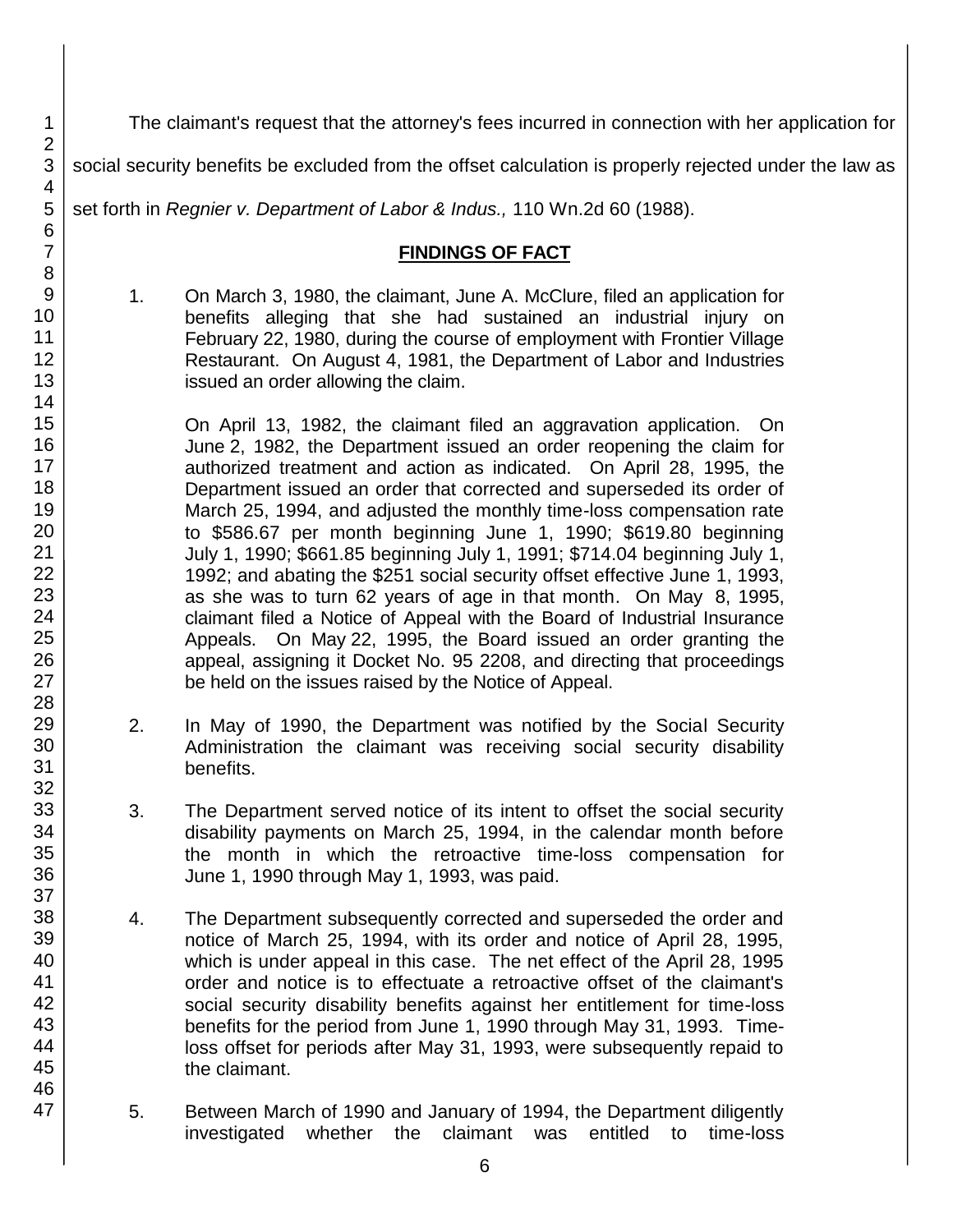compensation benefits. On January 6, 1994, the Department made an initial time-loss payment to the claimant for the period from November 10, 1993 through January 4, 1994. From that time forward claimant has regularly been paid time-loss compensation benefits.

6. On April 4, 1994, the Department issued a payment order paying the claimant the sum of \$26,400.90 for the period from June 1, 1990 through November 9, 1993. That sum included the net effect of the Department's social security disability offset.

### **CONCLUSIONS OF LAW**

- 1. The Board of Industrial Insurance Appeals has jurisdiction over the parties and the subject matter of this timely filed appeal.
- 2. The Department appropriately offset the claimant's time-loss compensation benefits for the period from June 1, 1990 through May 31, 1993, within the meaning of RCW 51.32.220.
- 3. The order of the Department of Labor and Industries dated April 28, 1995, wherein the Department corrected and superseded its order of March 25, 1995, and adjusted the monthly time-loss compensation rate to \$586.67 per month beginning June 1, 1990; \$619.80 beginning July 1, 1990; \$661.85 beginning July 1, 1991; \$714.04 beginning July 1, 1992; and abating the \$251 social security offset effective June 1, 1993, as she was to turn 62 years of age in that month, is correct and is affirmed.

It is so ORDERED.

Dated this 11th day of September, 1996.

BOARD OF INDUSTRIAL INSURANCE APPEALS

/s/\_\_\_\_\_\_\_\_\_\_\_\_\_\_\_\_\_\_\_\_\_\_\_\_\_\_\_\_\_\_\_\_\_\_\_\_\_\_\_\_ S. FREDERICK FELLER Chairperson

/s/\_\_\_\_\_\_\_\_\_\_\_\_\_\_\_\_\_\_\_\_\_\_\_\_\_\_\_\_\_\_\_\_\_\_\_\_\_\_\_\_ JUDITH E. SCHURKE Member **DISSENT** I disagree with the majority finding that the Department acted diligently to resolve the issue of Ms. McClure's entitlement to time-loss compensation. Even conceding that the medical information necessary to support Ms. McClure's claim for time-loss compensation benefits was

1